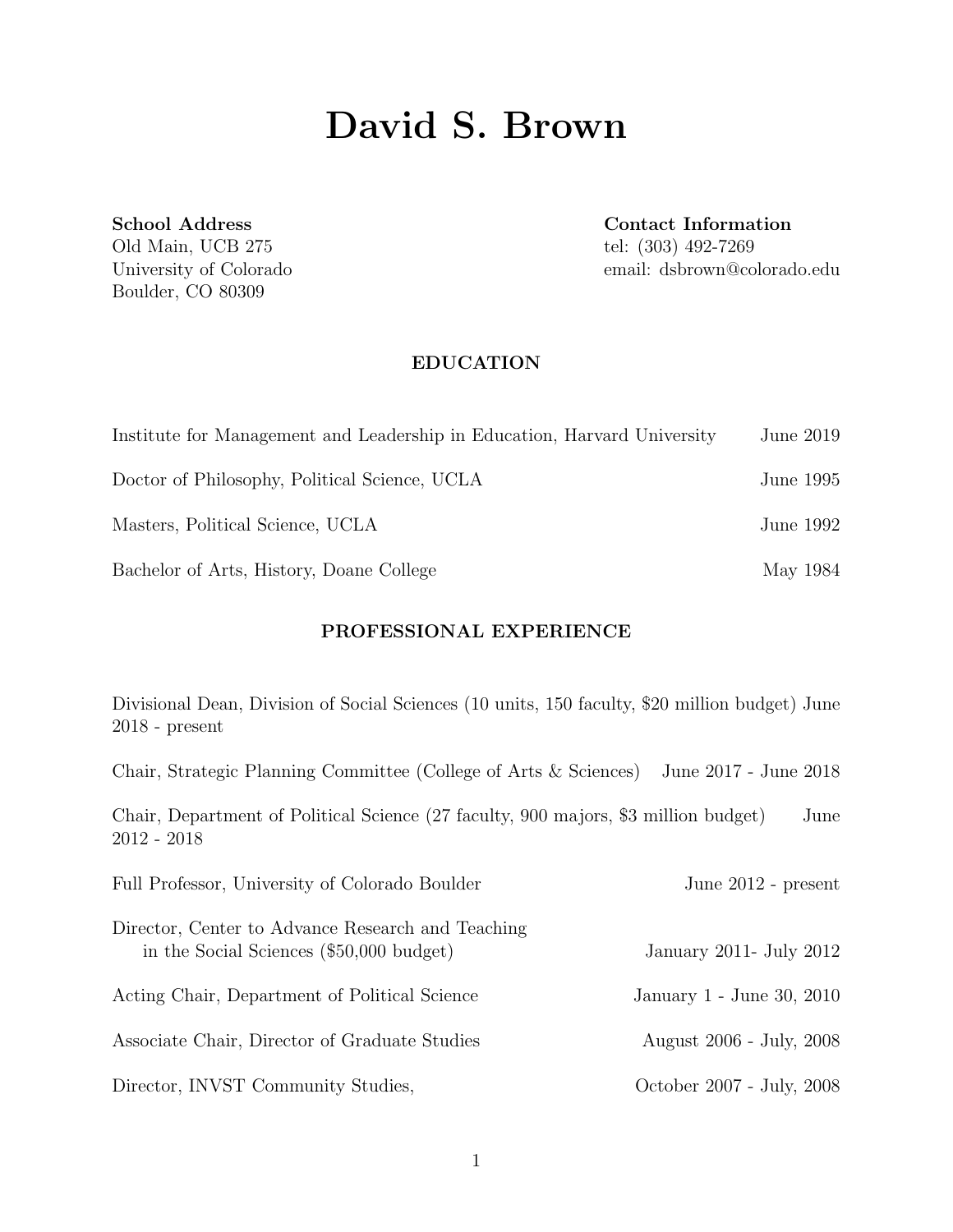| Associate Professor, University of Colorado Boulder                                                    | June 2005 - 2012           |
|--------------------------------------------------------------------------------------------------------|----------------------------|
| Research Associate, Institute of Behavior Science                                                      | May $2003$ - present       |
| Assistant Professor, University of Colorado Boulder                                                    | June 2002 - 2005           |
| Assistant Professor, Rice University                                                                   | September 1997 - May 2002  |
| Kenneth Boulding Post-Doctoral Fellow, Institute of Behavior Science<br>University of Colorado Boulder | September 1996 - June 1997 |
| Visiting Lecturer, Political Science, UCLA                                                             | 1995-1996                  |

#### PUBLICATIONS

## Books

• David S. Brown (2021). "Statistics and Data Visualization Using R: the Art and Practice of Data Analysis," Sage.

# Refereed Journal Articles

- David S. Brown, Katherine Bryant, and Andrew Philips (2022). "Integrating the Use of Statistical Software into Undergraduate Political Methodology Courses." Political Science and Politics. Vol. 55, No. 1:pp. 210-215.
- David S. Brown (2021). "Democracy and the Supply of Labor." Studies in Comparative International Development. (on-line).
- David S. Brown, Andrew Whitford, and Jeff Yates (2019). "Perceptions of the Rule of Law: Evidence on the Impact of Judicial Insulation." Social Science Quarterly. Volume 100 (1): p. 198-214.
- Erin Huebert and David S. Brown (2019). "Due Process and Homicide: A crossnational analysis." Political Research Quarterly. Volume 72 (1); p. 190-205.
- David S. Brown, Courtenay Brown, J. Christopher Brown (2016). "Land Occupations and Deforestation in the Brazilian Amazon." Land Use Policy 54: 331-338.
- Amy H. Liu, David S. Brown, and Meghan H. Dunn (2015). "Minority Language Recognition and Trust Evidence from Twenty-Five Democracies." Taiwan Journal of Democracy. Volume 11(2):113-138.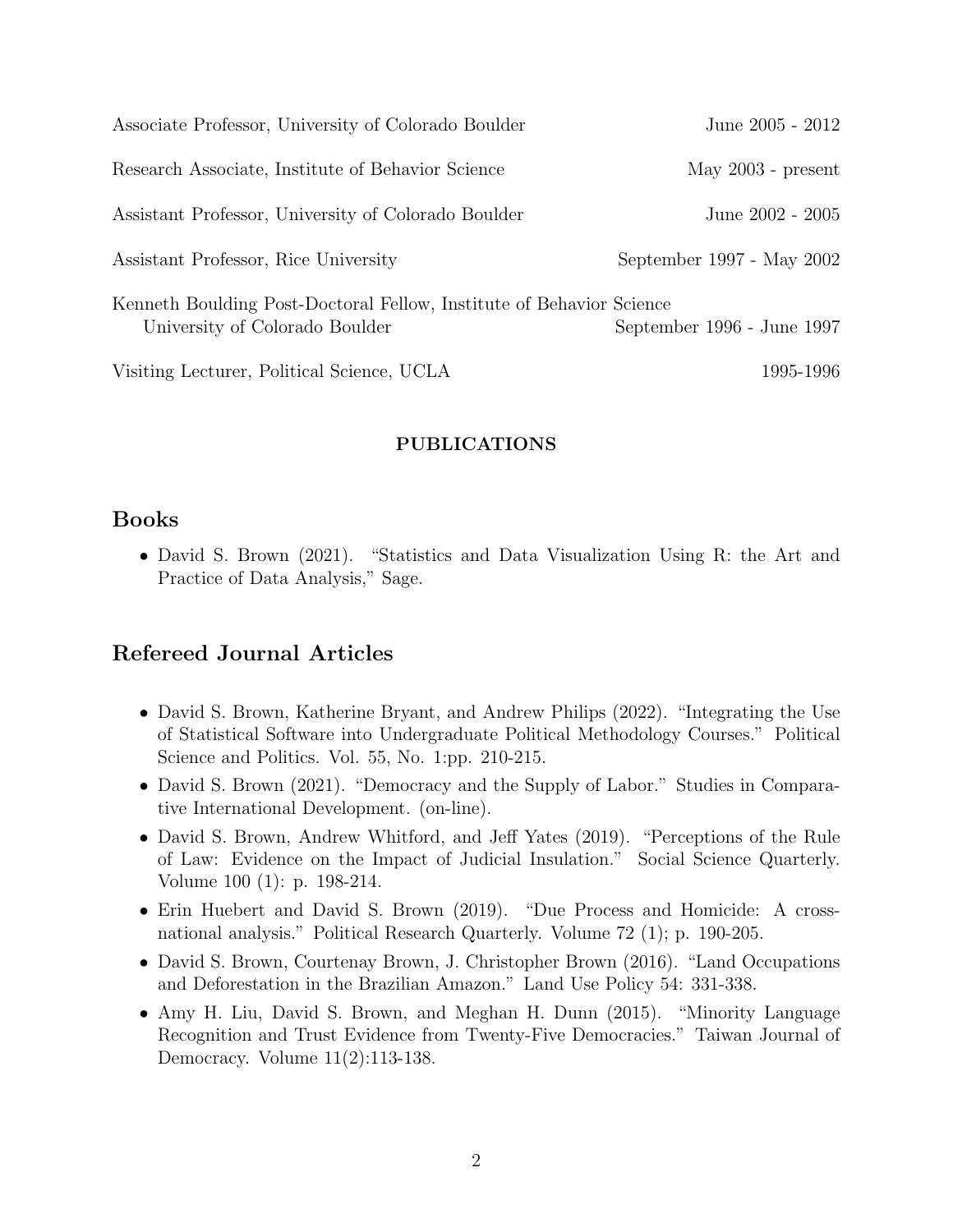- Carew Boulding and David S. Brown (2015). "Do Political Parties Matter for Turnout? Number of Parties, Electoral Rules, and Local Elections in Brazil and Bolivia." Party Politics. May 2015 21: 404-416.
- Amy Liu, Moonhawk Kim, Kim-Lee Tuxhorn, David Leblang and David Brown, (2015) "Lingua Mercatoria: Language and Foreign Direct Investment" International Studies Quarterly vol. 59(2).
- David S. Brown, J. Christopher Brown, and Scott Desposato (2014). "NGOs, Turnout, and the Left: A Sub-national Analysis of Brazil." Journal of Developing Societies. Vol. 30 (4) 365-87.
- Carew Boulding and David S. Brown (2014), "Political Competition and Local Social Spending: Evidence from Brazil. Studies in Comparative International Development. 49:197-216
- David S. Brown, J. Chrisopher Brown, and Maureen Donaghy (2012). "The Electoral Consequences of Direct Political Action: Evidence from Brazil." Latin American Politics and Society. 53 (4) p. 35-66.
- David S. Brown, Michael Touchton, and Andrew Whitford (2011). "Political Polarization as a Constraint on Corruption: a cross-national comparison." World Development 39 (9) pp. 1516-1529.
- David S. Brown and Ahmed Mushfiq Mobarak (2009). "The Transforming Power of Democracy: Regime Type and Electricity Consumption in the Developing World." American Political Science Review. 103 (2): 193-213.
- David S. Brown, J. Christopher Brown, and Scott W. Desposato (2008). "Who Gives, Who Receives, and Who Wins? Transforming Capital into Political Change through Non-Governmental Organizations." Comparative Political Studies. Vol. 41, No. 1: 24-47.
- David S. Brown, J. Christopher Brown, and Scott W. Desposato (2007). "Promoting and preventing political change through internationally-funded NGO activity." Latin American Research Review. 42 (1): 124-136.
- Glen Biglaiser and David S. Brown (2005), "The Determinants of Economic Liberalization in Latin America." Political Research Quarterly (December 2005) Vol 58, No. 4: pp. 565-574
- Avelino, George; Brown, David S.; Hunter, Wendy (2005)."The Effects of Capital Mobility, Trade Openness, and Democracy on Social Spending in Latin America 1980- 1999." American Journal of Political Science 49, no. 3 (July 2005): 625-641.
- Brown, David S., J. Christopher Brown, and Scott W. Desposato (2005). "Paving the Way to Political Change: Decentralization of Development in the Brazilian Amazon." Political Geography 24, no. 1 (2005): 39-52.
- David S. Brown and Wendy A. Hunter. (2004)"Democracy and Human Capital Formation: Education Spending in Latin America, 1980 to 1997." Comparative Political Studies. vol. 37, no. 7, pp. 842-864(23).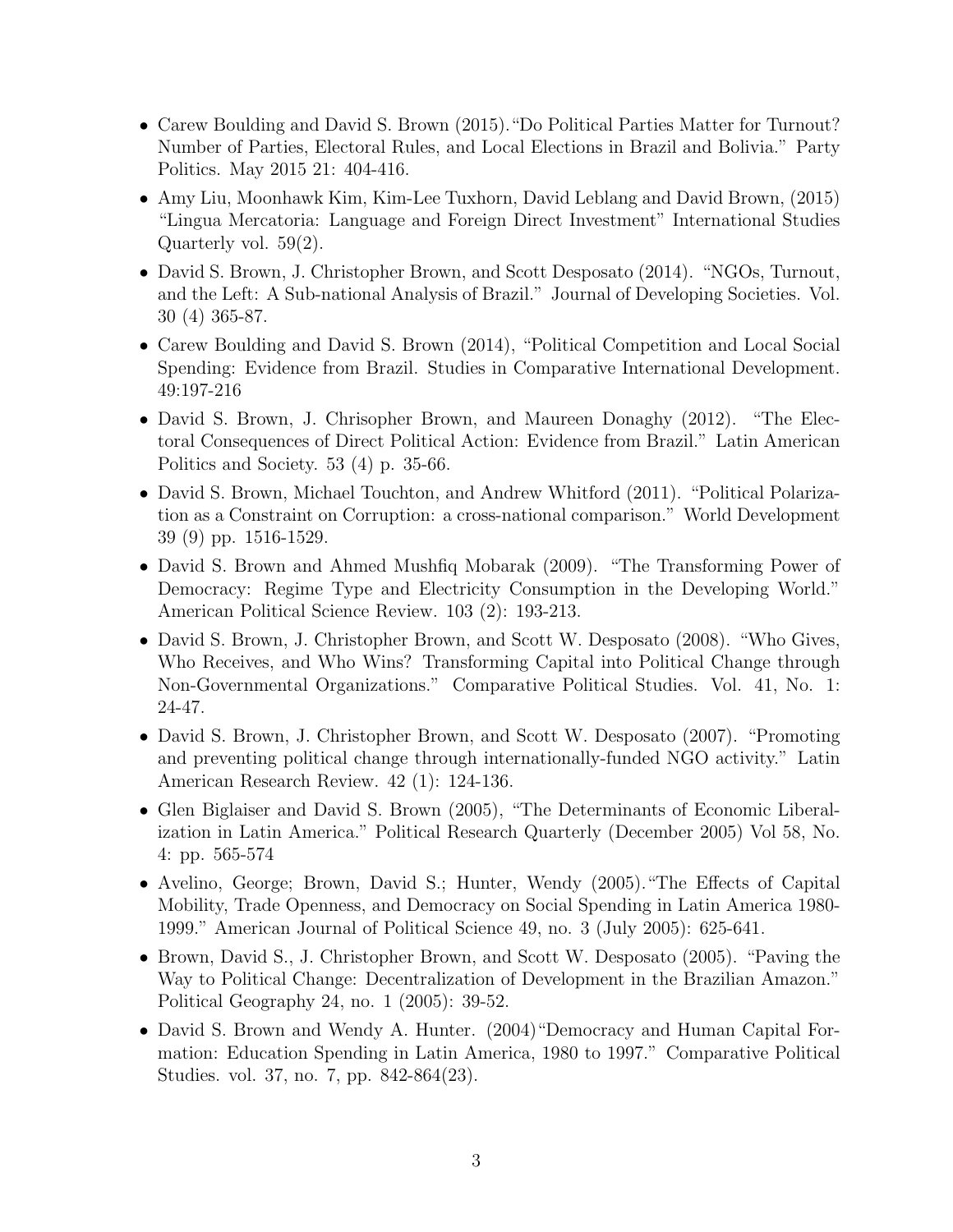- David S. Brown (2004). "Democracy and Gender Inequality in Education: a crossnational examination." British Journal of Political Science. 34(1): 157-172.
- Glen Biglaiser and David S. Brown (2003)."The Determinants of Privatization in Latin America." Political Research Quarterly. 56 (1): 77-90.
- David S. Brown, J. Christopher Brown, and Scott Desposato. (2002). "Left Turn on Green? The Unintended Consequences of International Funding for Sustainable Development in the Amazon."' Comparative Political Studies. Vol. 35 (7): pp. 813- 838.
- David S. Brown. (2002). "Democracy, Authoritarianism, and Education Finance in Brazil." Journal of Latin American Studies. Vol. 34 (1): pp. 115-141.
- David S. Brown. (2000). "Democracy, Colonization, and Human Capital in Sub-Saharan Africa." Studies in Comparative and International Development. 35 (1).
- Wendy A. Hunter and David S. Brown. (2000) "World Bank Directives, Domestic Politics, and the Politics of Human Capital Investment in Latin America." Comparative Political Studies Vol. 33 No. 1 pp. 113-143.
- David S. Brown. (1999) "Reading, Writing, and Regime Type." Political Research Quarterly Vol. 52, No.4; pp. 681-707.
- Douglas Schuler and David S. Brown. (1999) "Democracy, Regional Market Integration and Foreign Direct Investment: Lessons from Costa Rica." Business and Society Vol. 38, No. 4.
- David S. Brown and Wendy A. Hunter. (1999) "Democracy and Social Spending in Latin America, 1980-92" American Political Science Review Vol. 93, No. 4.
- John O'Loughlin, Michael D. Ward, Corey L. Lofdahl, Jordin S. Cohen, David S. Brown, David Reilly, Kristian S. Gleditsch and Michael Shin. "The Diffusion of Democracy, 1946-1994." Annals of the Association of American Geographers, vol. 88, no.4, December (1998).

# Book Chapters

• George Avelino, David S. Brown, and Wendy Hunter (2004). "Globalization, Democracy, and Social Spending, in Globalization and Its Outcomes," O'Loughlin, J., L. Staeheli, and Greenberg, E., eds. Guilford Press.

# Book Reviews

- David S. Brown Review of "Democracy and Development," by Adam Przeworski, Michael Alvarez, José Antonio Cheibub, and Fernando Limongi, Comparative Political Studies vol. 34, no. 5.
- David S. Brown. Review of "Traditional Politics and Regime Change in Brazil" by Frances Hagopian. American Political Science Review vol. 91, no. 4.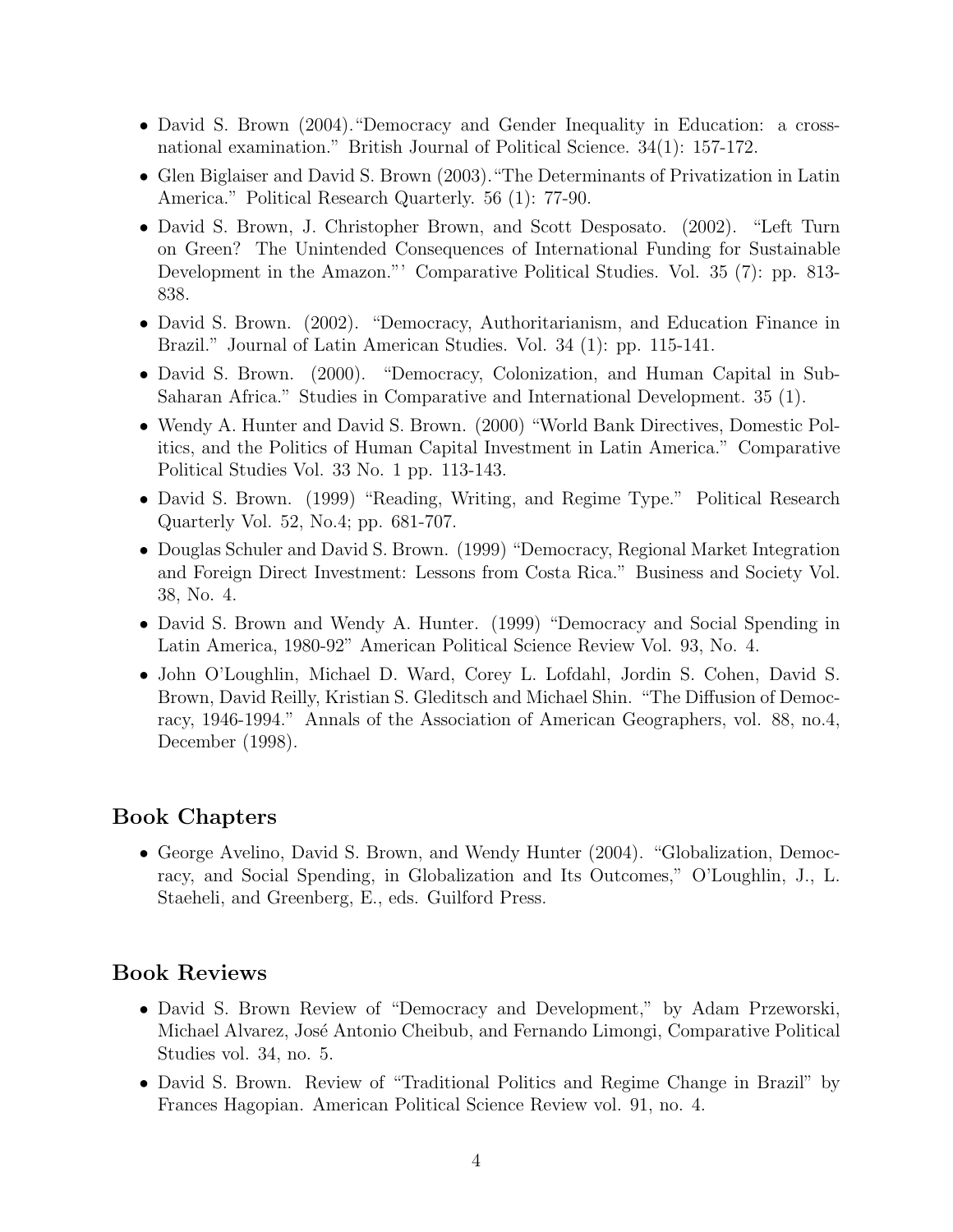• David S. Brown. Review of "The Paradox of Plenty" by Terry Lynn Karl. Comparative Political Studies vol. 32, no. 2.

## Manuscript under preparation

• David S. Brown, "Introduction to Statistics using R: the Art and Practice of Data Analysis" Under contract with Sage Publications

# Working Papers

- David S. Brown, "Democracy and the Number of Hours Worked."
- David S. Brown, "Democracy and the Labor Share of Income."
- David S. Brown, "Electoral Rules and the Labor Share of Income."

#### **COMMITTEES**

- Chair, Strategic Planning Committee (College of Arts & Sciences) June 2017 June 2018
- Strategic Planning Committee for the Conference on World Affairs September 2018 July 2019
- Task Force on Student Retention (Campus) September 2016 June 2017 • Core Curriculum Revision Committee (College of Arts & Sciences) September 2015 - September 2016 • Learning Management System Evaluation (Campus) September 2017 - June 2018 • Tenure and Promotion Committee (CU Libraries) September 2018 - present • Board Member (Latin American Studies Center) September 2013 - present • English Department Advisory Committee September 2017 - December 2017

#### HONORS

- ASSETT Award of Student Appreciation for Teaching with Technology (2016)
- ASSETT Award of Student Appreciation for Teaching with Technology (2015)
- Marinus Smith Award 2010. A university-wide honor given by the CU Parents association to Faculty and Staff, recognizing their contribution to undergraduate education.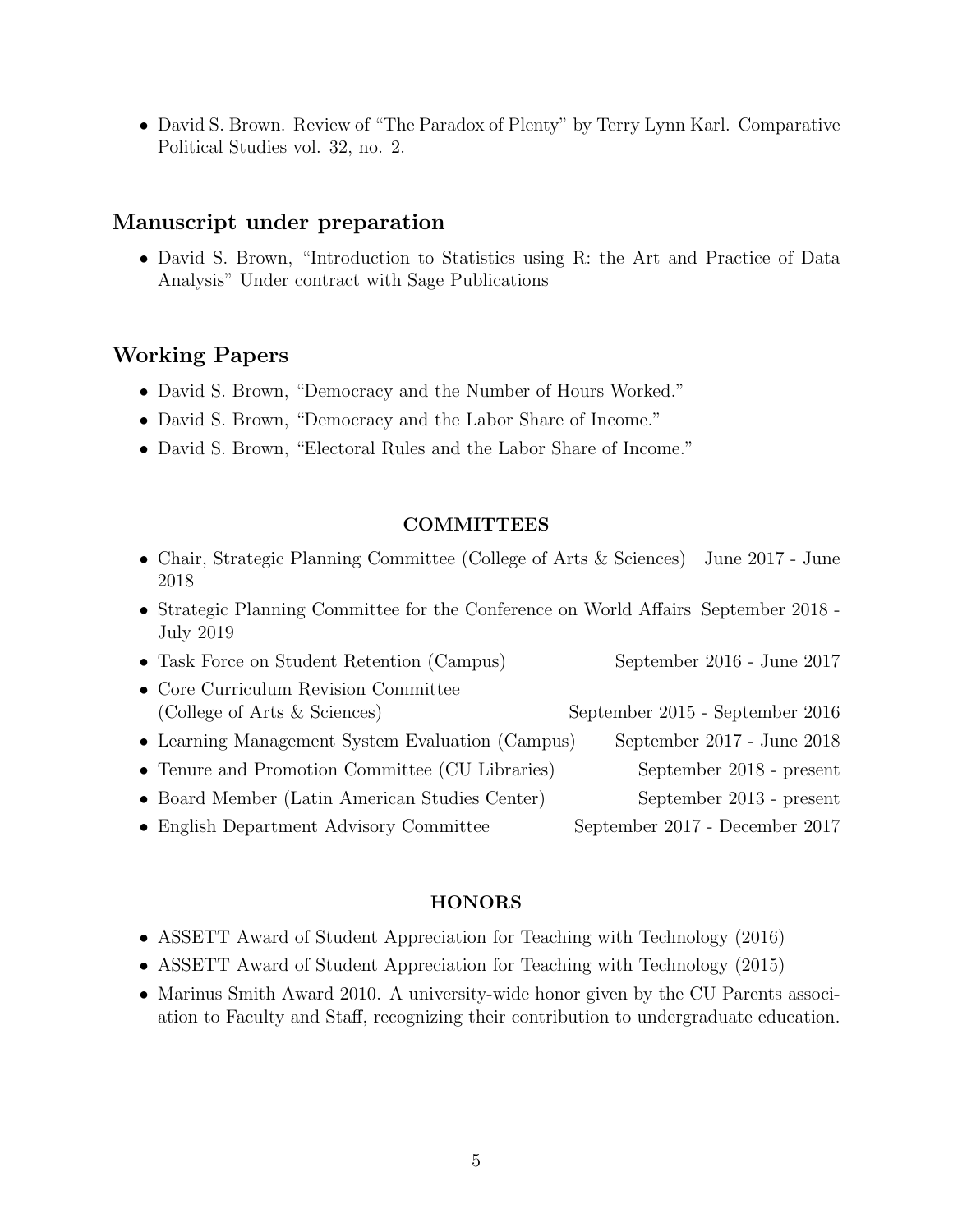## INVITED TALKS

- Invited to present a talk entitled "Political Competition and Local Social Spending: Evidence from Brazil." Tulane University, October 6th, 2011.
- Invited to present a talk entitled "Discounting Democracy?" for the Comparative Politics Workshop, University of Illinois, April 13, 2009.
- Invited to present a talk entitled "Discounting Democracy?" for the Political Science Department at Texas Tech University, April 2009.
- Invited to present a talk entitled "Comparing the Welfare States of Latin America and Europe" at the Global Changes in the Welfare State at Texas A&M, January 2007.
- Invited to present a paper entitled "The MST and Social Spending at the Municipal Level in Brazil" for the Duke/UNC Latin American studies Consortium. December 5, 2006.
- Invited to present a paper and contribute manuscript to possible edited volume. "The Transforming Power of Democracy: Regime Type and Access to Electricity in the Developing World" with Ahmed Mushfiq Mobarak, for a conference entitled "Democracy and Human Development: A Global Inquiry," Boston University, November 12, 2004
- Visiting Professor, Fundação Getúlio Vargas (July 2004). I was invited by Brazil's leading business and public policy school to teach a graduate seminar on globalization, development, and democracy. The course was taught July 2004.
- Invited to preset a talk entitled "International Resources, Local NGOs, and Politics in the Brazilian Amazon." Fundação Getúlio Vargas, CEPESP, São Paulo, Brasil, July 27, 2004.
- Invited to present a talk entitled "International Resources, Local NGOs, and Politics in the Brazilian Amazon." Latin American Studies Center, Yale University, New Haven CT, October 24, 2003.
- Invited to present a paper entitled "Democracy and Gender Inequality: a cross-national examination of democracy's impact on womens' education." at the National Science Foundation sponsored conference "Rethinking Democracy in the New Millenium," Houston, TX (February 16-19, 2001).
- Invited to present a talk entitled "Diffusion of Democracy During the Third Wave" Department of Political Science, University of Pittsburgh, Pittsburgh, PA. November 1, 2000.
- Invited to present a talk entitled "Democracy and Social Spending in Latin America 1980-92." Jointly sponsored by the Jackson School of International Studies and the Political Science Department, University of Washington, Seattle. April 1, 1999.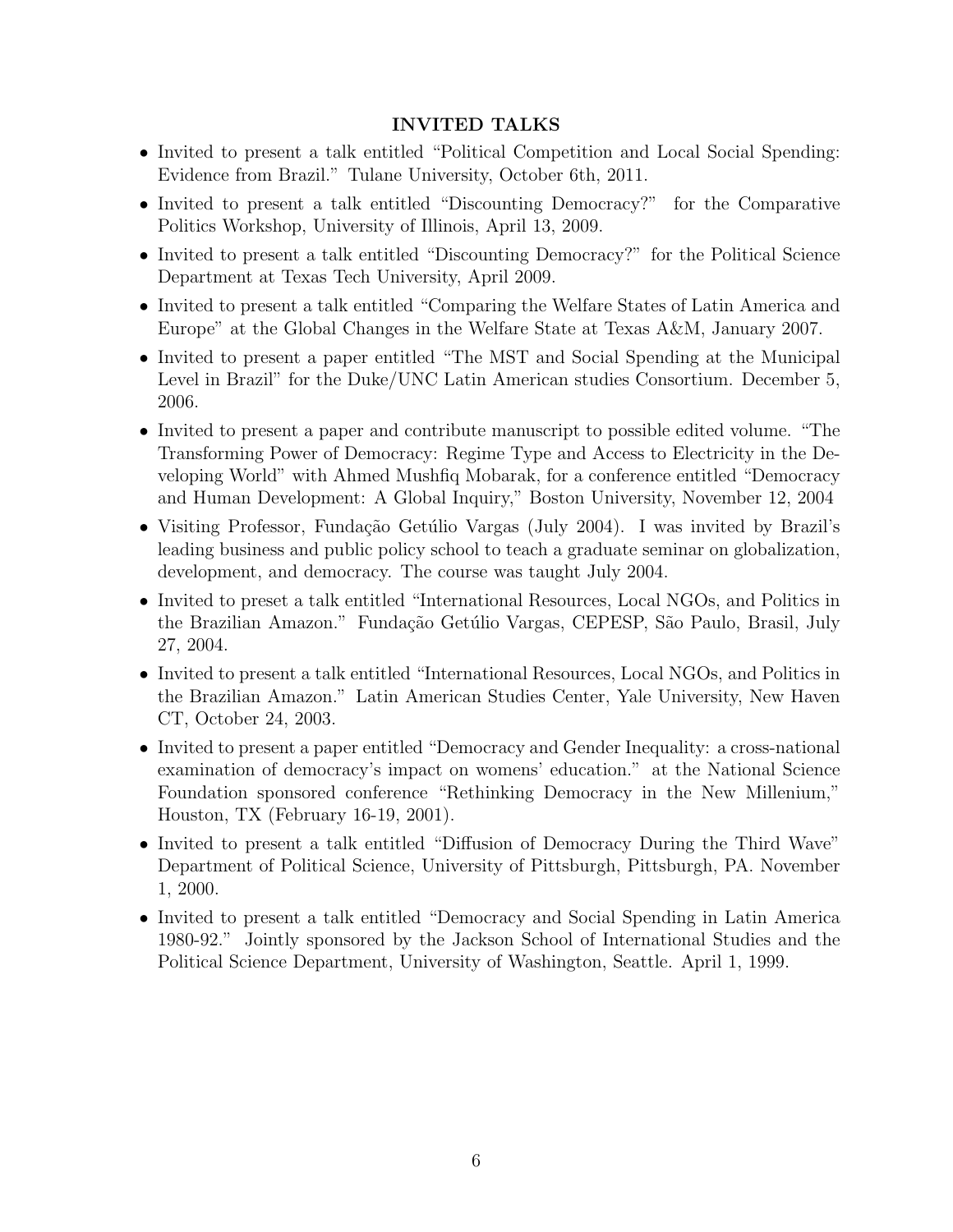#### AWARDS

- Dean's Fund for Excellence (Spring 2004), University of Colorado, Boulder. "Democracy and Electricity Consumption." With Mushfiq Mobarak, Department of Economics, University of Colorado. Total Funding: \$750.
- Finalist for the Phi Beta Kappa Teaching Award: Most Effective Teaching by an Assistant Professor at Rice University. Spring 2001.
- Award/Proposal No. SES-0099097 National Science Foundation "International Funding, Local Non-Governmental Organizations, and Electoral Outcomes." Award begins March 2001. Duration: 2001-2004. Total funding: \$154,921.
- Finalist, American Association for the Advancement of Science Post-doctoral Fellowship, February 2000.
- Distinguished College Associate, Sid Richardson College, Rice University, 1998-99.
- Distinguished College Associate, Sid Richardson College, Rice University, 1997-98.
- Kenneth Boulding Post-Doctoral Fellowship; Institute of Behavioral Science, Program on Political and Economic Change, University of Colorado, Boulder. 1996-1997.
- Dissertation Fellowship; International and Overseas Studies Program, University of California, Los Angeles, 1993-1994.
- Latin American Studies Travel Grant; Latin American Center, University of California, Los Angeles, 1993.
- Graham Fellowship; Department of Political Science, University of California, Los Angeles, 1992-1993.
- Latin American Studies Travel Grant; Latin American Center, University of California, Los Angeles, 1992.
- "Qualified with Distinction." Ph.D. Minor Field Examination in Methodology, Department of Political Science, University of California, Los Angeles, 1990.
- Latin American Studies Summer Language Fellowship; Latin American Center, University of California, Los Angeles 1986.

#### FIELD WORK

- NSF-funded field work in the Brazilian Amazon (Rondonia and Mato Grosso) (May 2002).
- NSF-funded field work in the Brazilian Amazon (Rondonia and Mato Grosso) (July 2001).
- São Paulo and Brasília (June 1998).
- São Paulo, Brazil, (June 1994).
- Doctoral Student Fellow, Programa de Política Internacional e Comparada, Departamento de Ciéncia Política, Universidade de São Paulo, São Paulo, Brazil, Summer 1992.